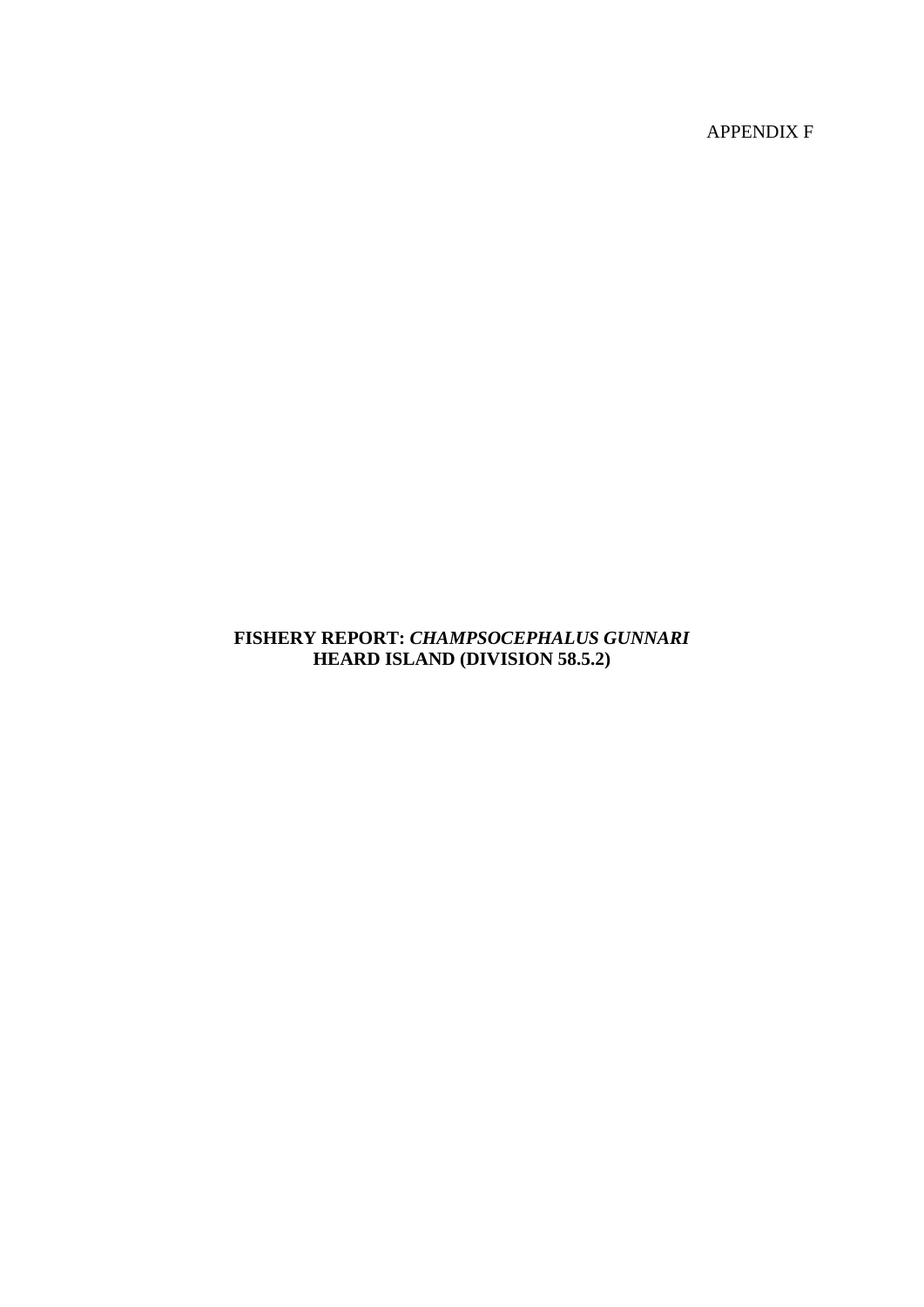# **CONTENTS**

|                                                   | Page                                                                                   |
|---------------------------------------------------|----------------------------------------------------------------------------------------|
|                                                   | 1<br>1<br>1<br>$\overline{2}$                                                          |
|                                                   | 2                                                                                      |
|                                                   | 3<br>3<br>3<br>$\overline{4}$<br>5<br>$\mathfrak s$<br>5<br>5<br>6<br>6<br>6<br>6<br>6 |
|                                                   | 7<br>7<br>7<br>8<br>8<br>8<br>8<br>8                                                   |
| 5.2 Assessments of impact on affected populations | 9<br>9<br>9<br>9                                                                       |
|                                                   | 10<br>10                                                                               |
|                                                   | 10                                                                                     |
|                                                   | 11<br>11<br>12                                                                         |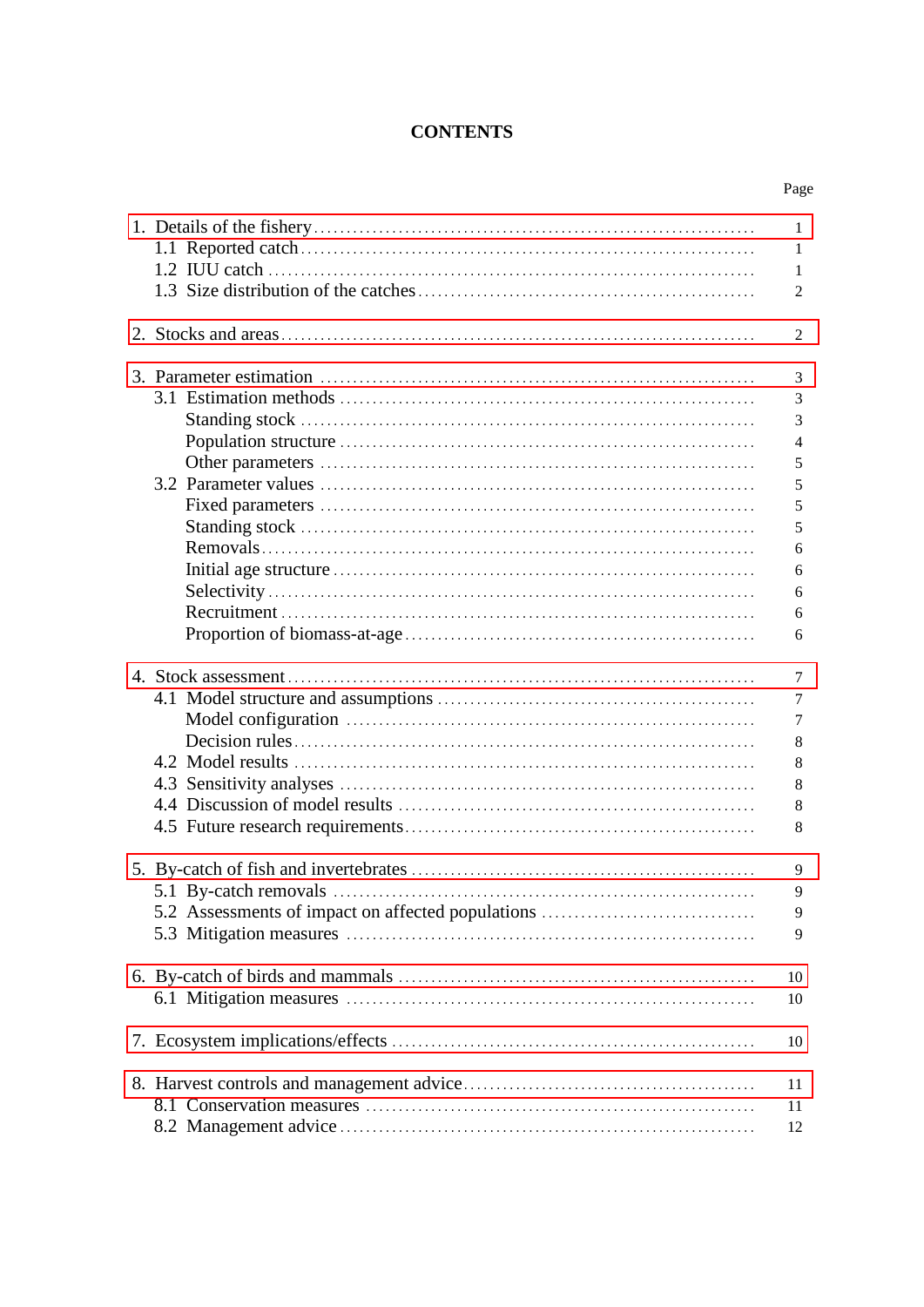#### **FISHERY REPORT:** *CHAMPSOCEPHALUS GUNNARI* **HEARD ISLAND (DIVISION 58.5.2)**

#### <span id="page-2-0"></span>**1. Details of the fishery**

### **1.1 Reported catch**

The trawl fishery for *Champsocephalus gunnari* in Division 58.5.2 has caught 1 tonne from a catch limit of 78 tonnes in 2010/11 to October 2011 (CM 42-02). Historical reported catches of *C. gunnari*, along with catch limits and number of vessels active in the fishery, are shown in Table 1.

| Season  | Reported effort     | Catch limit | Reported catch |
|---------|---------------------|-------------|----------------|
|         | (number of vessels) | (tonnes)    | (tonnes)       |
|         |                     |             |                |
| 1971/72 |                     |             | 5 8 6 0        |
| 1973/74 |                     |             | 7 5 2 5        |
| 1974/75 |                     |             | 9710           |
| 1976/77 |                     |             | 15 201         |
| 1977/78 |                     |             | 5 1 6 6        |
| 1989/90 |                     |             | 2              |
| 1991/92 |                     |             | 5              |
| 1992/93 |                     |             | 3              |
| 1994/95 |                     | 311         | $\theta$       |
| 1995/96 |                     | 311         | $\theta$       |
| 1996/97 | 1                   | 311         | 227            |
| 1997/98 | 3                   | 900         | 115            |
| 1998/99 | 1                   | 1 1 6 0     | $\overline{c}$ |
| 1999/00 | $\overline{c}$      | 916         | 137            |
| 2000/01 | $\overline{c}$      | 1 1 5 0     | 1 1 3 6        |
| 2001/02 | $\overline{c}$      | 885         | 865            |
| 2002/03 | $\overline{c}$      | 2980        | 2 3 4 5        |
| 2003/04 | $\overline{c}$      | 292         | 78             |
| 2004/05 | $\overline{2}$      | 1864        | 1851           |
| 2005/06 | $\mathbf{1}$        | 1 2 1 0     | 660            |
| 2006/07 | 1                   | 42          | 1              |
| 2007/08 | 1                   | 220         | 199            |
| 2008/09 | 1                   | 102         | 83             |
| 2009/10 | 1                   | 1658        | 352            |
| 2010/11 | 1                   | 78          | 1              |

Table 1: Catch history for *Champsocephalus gunnari* in Division 58.5.2 (source: STATLANT data for past seasons, and catch and effort reports for current season).

### **1.2 IUU catch**

2. There has been no evidence of IUU activity in this fishery.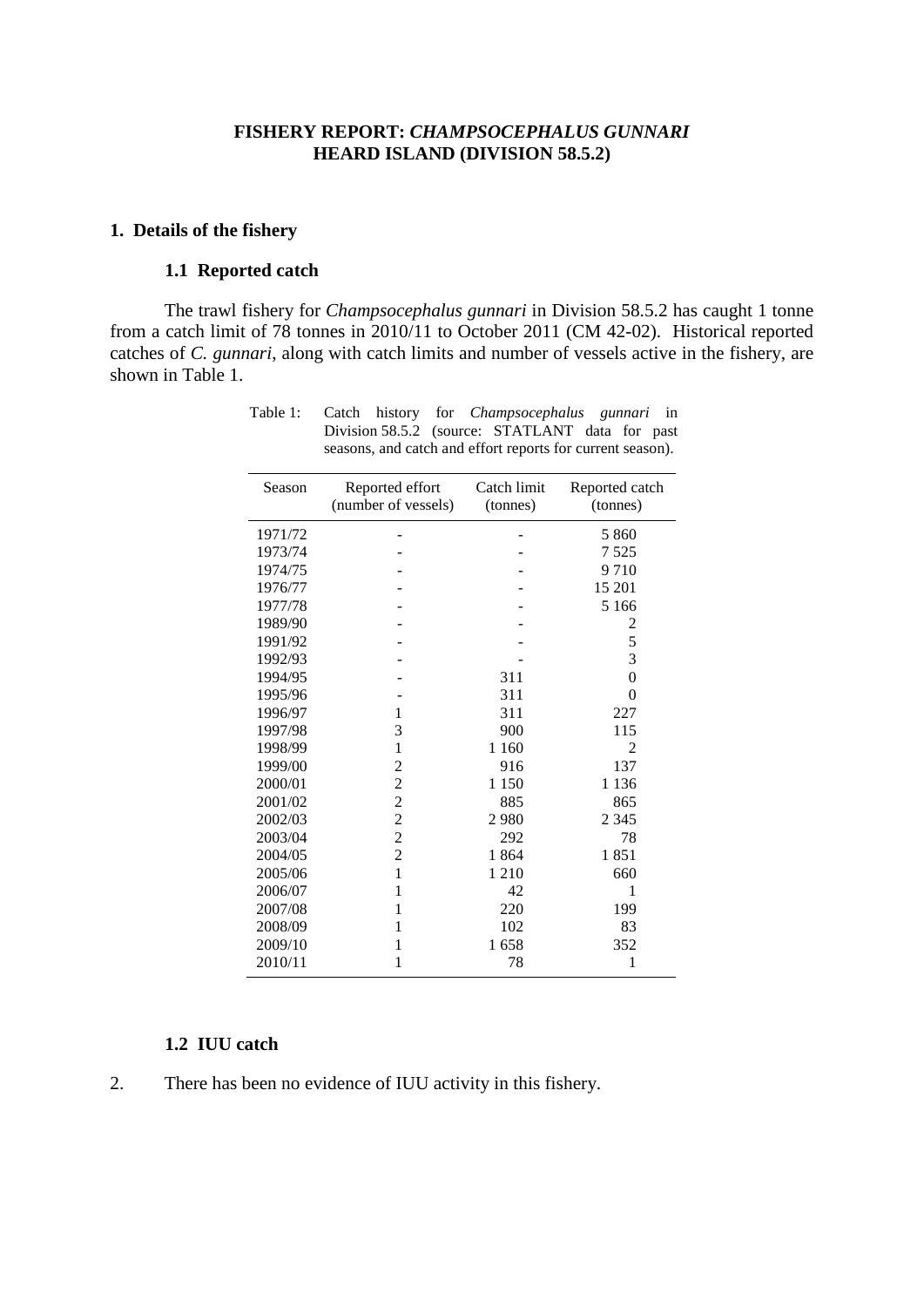### **1.3 Size distribution of the catches**

<span id="page-3-0"></span>3. Catch-weighted length frequencies for *C. gunnari* from 1996/97 to 2009/10 are presented in Figure 1. Data from 2006/07 and 2010/11 have not been included because the total catch for that season was 1 tonne.



Weighted Frequency (proportion of the catch)

Figure 1: Catch-weighted length frequencies for *Champsocephalus gunnari* in Division 58.5.2 (source: observer, fine-scale and STATLANT data). The plots include data from both the commercial fishery and research trawl surveys.

4. With respect to the catch-weighted length frequencies in Figure 1, the Working Group recalled the apparent progression in the cohorts in Figure 1 from 1999/2000 to 2002/03, and noted a similar pattern evident from 2003/04 to 2005/06, and 2007/08 to 2009/10 but recalled that:

- (i) the length frequencies reflect lengths of fish in the catch and not the whole population
- (ii) there is a minimum size limit for *C. gunnari* in this fishery of 240 mm to protect juvenile fish (younger than 2.5 years) and that, if the proportion of fish smaller than this size exceeds 10% in a haul, then the vessel must move to a new fishing area
- (iii) the modal lengths will be dependent on the time of year in which the fishery was prosecuted and the potential density-dependent growth that might occur (SC-CAMLR-XX, Annex 5, Appendix D; WAMI-01/4)
- (iv) abundance of fish cannot be inferred from these plots
- (v) the cohorts represented in these plots need to be interpreted from the survey data, which surveys the whole population.

#### **2. Stocks and areas**

5. Within Division 58.5.2 this species is restricted to the shelf area in the vicinity of Heard Island in water generally shallower than 500 m. Previous analyses indicate that stocks on the Heard Plateau and Shell Bank have different size structures and recruitment patterns. In 1997 the Working Group agreed that in light of this, the two areas should be treated as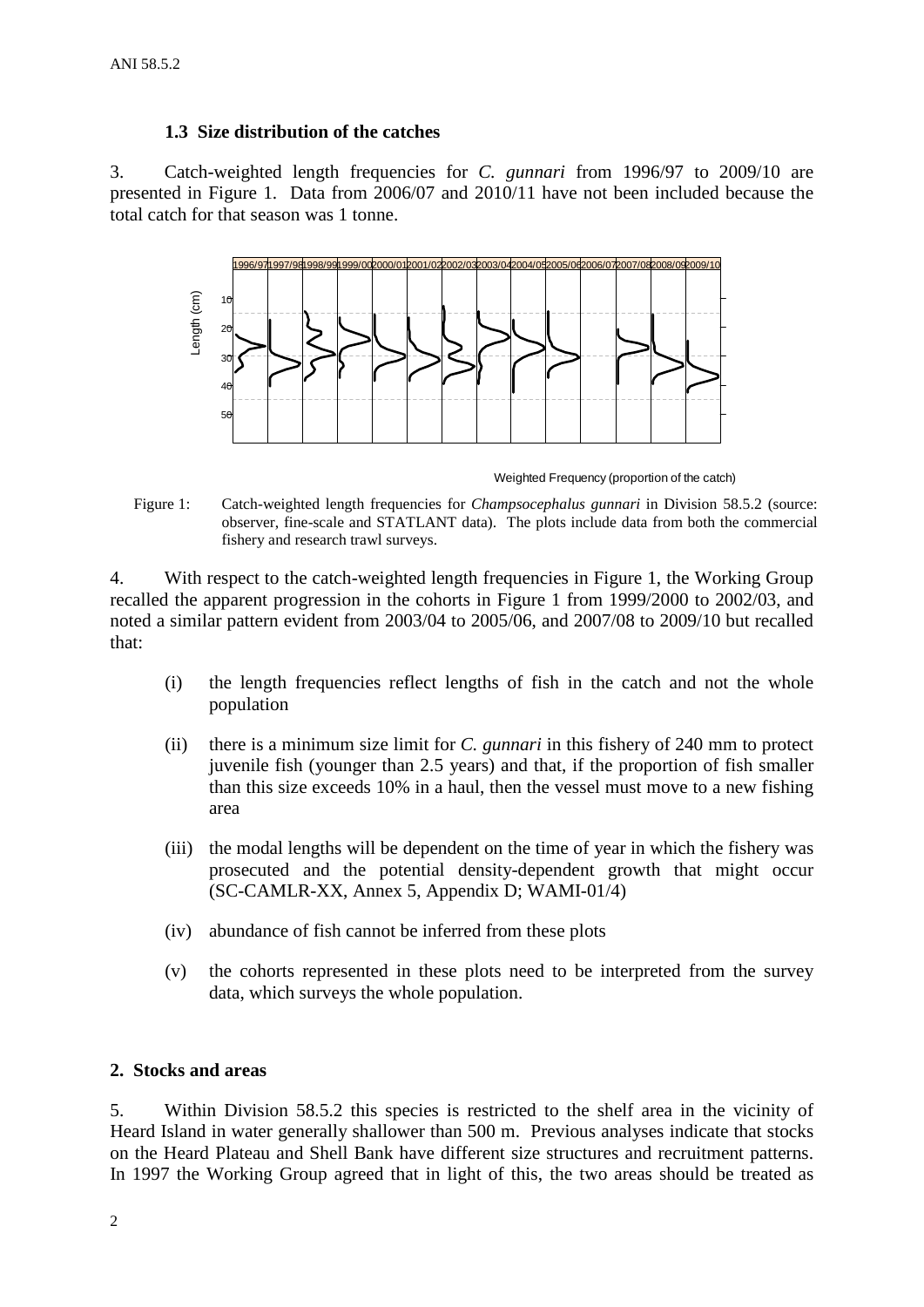<span id="page-4-0"></span>separate stocks for assessment purposes (see SC-CAMLR-XVI, Annex 5). *Champsocephalus gunnari* have been absent, or present in very low abundances, on Shell Bank over recent years. Due to their low abundance observed in the current year, no assessment has been conducted for the Shell Bank stock since the 2007/08 season.

#### **3. Parameter estimation**

#### **3.1 Estimation methods**

#### Standing stock

6. The results of three bottom trawl surveys undertaken between April 2010 and May 2011 were summarised in WG FSA-11/24. The surveys had been undertaken according to the same design as in previous surveys for this region. Estimates of SSB for the Heard Island Plateau were made using the bootstrap procedure using the routine outlined in Appendix 1 of WG-FSA-10/12, using data from the most recent survey. The location of sample stations in relation to Heard Island and McDonald Islands is shown in Figure 2.



Figure 2: Strata and sampling hauls from the 2011 random stratified trawl survey in Division 58.5.2 used in the 2011 *Champsocephalus gunnari* assessment. Points are locations of hauls, with 10 stations in Plateau West, 18 stations in Gunnari Ridge and 30 stations in Plateau Southeast*.*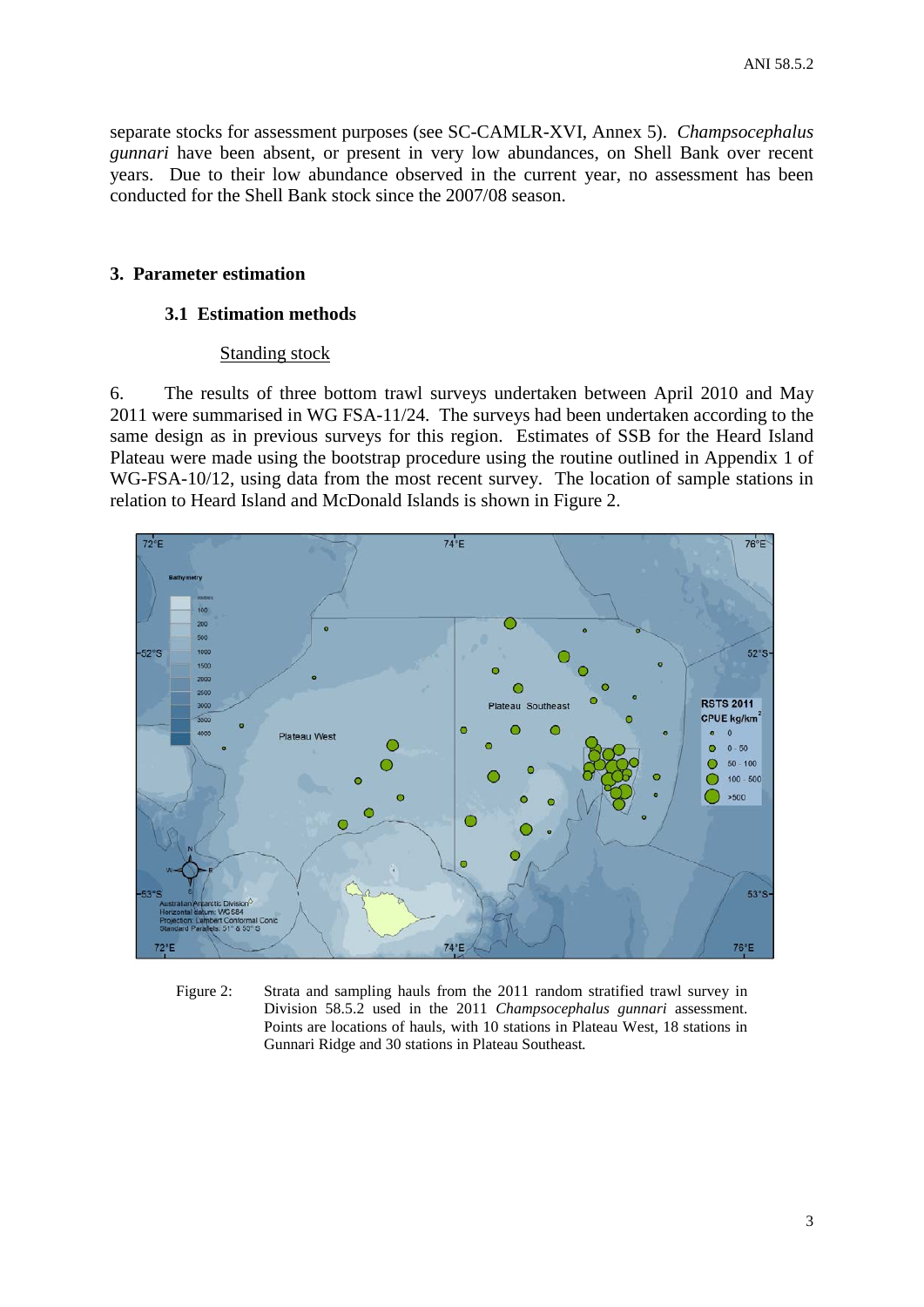### Population structure

7. The distribution of densities-at-age was derived using the CMIX program and selecting the mean length for ages 1–5 by eye (Table 2). The Working Group noted that the 2008 to 2011 Australian bottom trawl surveys had sampled a large cohort, which dominated the population structure in 2010 as the 4+ year class, but appears to have declined rapidly over the past year (Figure 3). A new 1+ and 2+ cohort was also detected. Details of the fit are presented in Table 3.

| Table 2: | Input parameters for the CMIX analysis of <i>Champsocephalus gunnari</i> |
|----------|--------------------------------------------------------------------------|
|          | length density in Division 58.5.2.                                       |

| Parameter                         | Value                   |
|-----------------------------------|-------------------------|
| Size range included               | $140 - 460$ mm          |
| <b>Bounds</b>                     | Age 1:150-200 mm        |
|                                   | Age 2: 270-320 mm       |
|                                   | Age 3: 325-360 mm       |
|                                   | Age 4: 365-400 mm       |
|                                   | Age 5: 405-420 mm       |
| SDs related linearly to the mean  | Yes                     |
| Bounds on intercept (start, step) | 1, 50(15, 1.0)          |
| Bounds on slope (start, step)     | $0.0, 0.4$ $(1.0, 0.1)$ |
| No. function calls                | 1 000                   |
| Reporting frequency               | 100                     |
| Stopping criteria                 | $1E-6$                  |
| Frequency for convergence testing | 5                       |
| Simplex expansion coefficient     | 1                       |



Figure 3: Size distribution of *Champsocephalus gunnari* from the 2011 random stratified trawl survey in Division 58.5.2 with standard errors. Cohorts were present in ages 1+- 5+. Unusually for this stock, 4 or 5 consecutive year classes are present in the population simultaneously.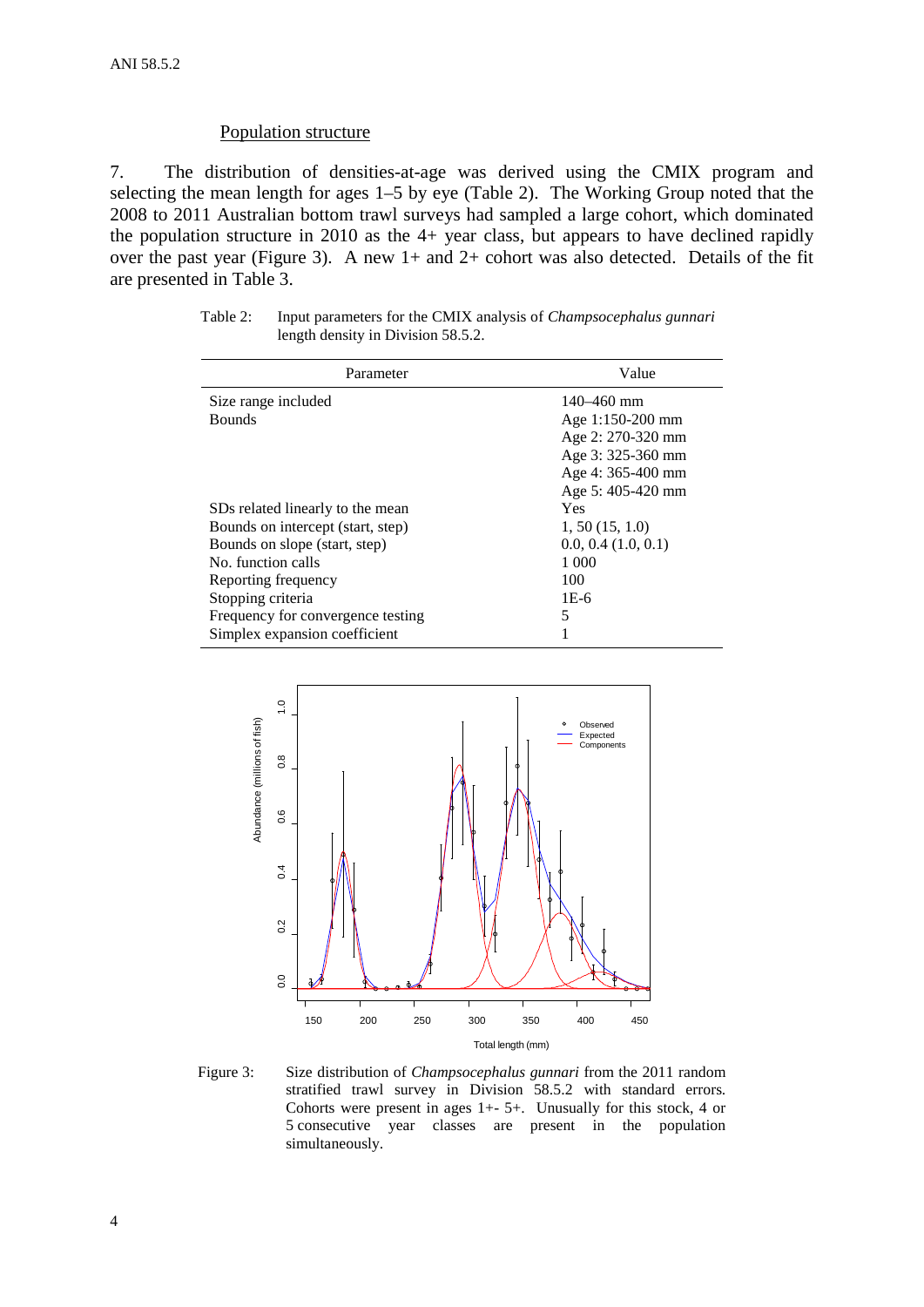|                                     | Component 1<br>$(\text{age } 1+)$ | Component 2<br>$(\text{age } 2+)$ | Component 3<br>$(\text{age } 3+)$ | Component 4<br>$(\text{age }4+)$ | Component 3<br>$(\text{age } 5+)$ |
|-------------------------------------|-----------------------------------|-----------------------------------|-----------------------------------|----------------------------------|-----------------------------------|
| Mean length (mm)                    | 185                               | 291                               | 347                               | 384                              | 420                               |
| $SD$ (mm)                           | 8.8                               | 13.3                              | 15.6                              | 17.2                             | 18.7                              |
| Total density (numbers $km^{-2}$ )  | 51.2                              | 126.0                             | 131.9                             | 55.4                             | 13.4                              |
| SD of component density             | 23.1                              | 26.6                              | 37.2                              | 25.7                             | 15.0                              |
| Sum of observed densities $=$ 384.3 |                                   |                                   |                                   |                                  |                                   |
| Sum of expected densities $=$ 377.8 |                                   |                                   |                                   |                                  |                                   |
| Intercept = $1.000$                 |                                   |                                   |                                   |                                  |                                   |
| $Slope = 0.0422$                    |                                   |                                   |                                   |                                  |                                   |

Table 3: Results generated from CMIX analyses for *Champsocephalus gunnari* from the 2011 RSTS in Division 58.5.2.

#### Other parameters

8. There were no changes to other parameter values.

#### **3.2 Parameter values**

#### Fixed parameters

9. Growth parameters were re-evaluated in 2010 from size-at-age for cohorts that were sufficiently large for their modal length and well characterised in assessments between 2000 and 2010 (WG-FSA-10/12). These values were used in the assessment for the 2011/12 season. The other fixed parameters remain unchanged from previous assessments (Table 4).

|  |                                                    |  |  | Table 4: Fixed parameters used in the 2010 assessment of |  |
|--|----------------------------------------------------|--|--|----------------------------------------------------------|--|
|  | <i>Champsocephalus gunnari</i> in Division 58.5.2. |  |  |                                                          |  |

| Component         | Parameter    | Value     | Units    |
|-------------------|--------------|-----------|----------|
| Natural mortality | M            | 0.4       | $v^{-1}$ |
| VBGF              | K            | 0.379     | $v^{-1}$ |
| VBGF              | $t_0$        | 0.057     | V        |
| VBGF              | $L_{\infty}$ | 438       | mm       |
| Length-to-mass    | $\alpha$     | 2.629E-10 | kg/mm    |
| Length-to-mass    | $\cdot_b$    | 3.515     |          |

#### Standing stock

10. Similar to last year, an estimate of SSB was calculated using the bootstrap procedure. The area of seabed sampled and an estimate of the one-sided lower 95% CI of biomass were calculated (Table 5).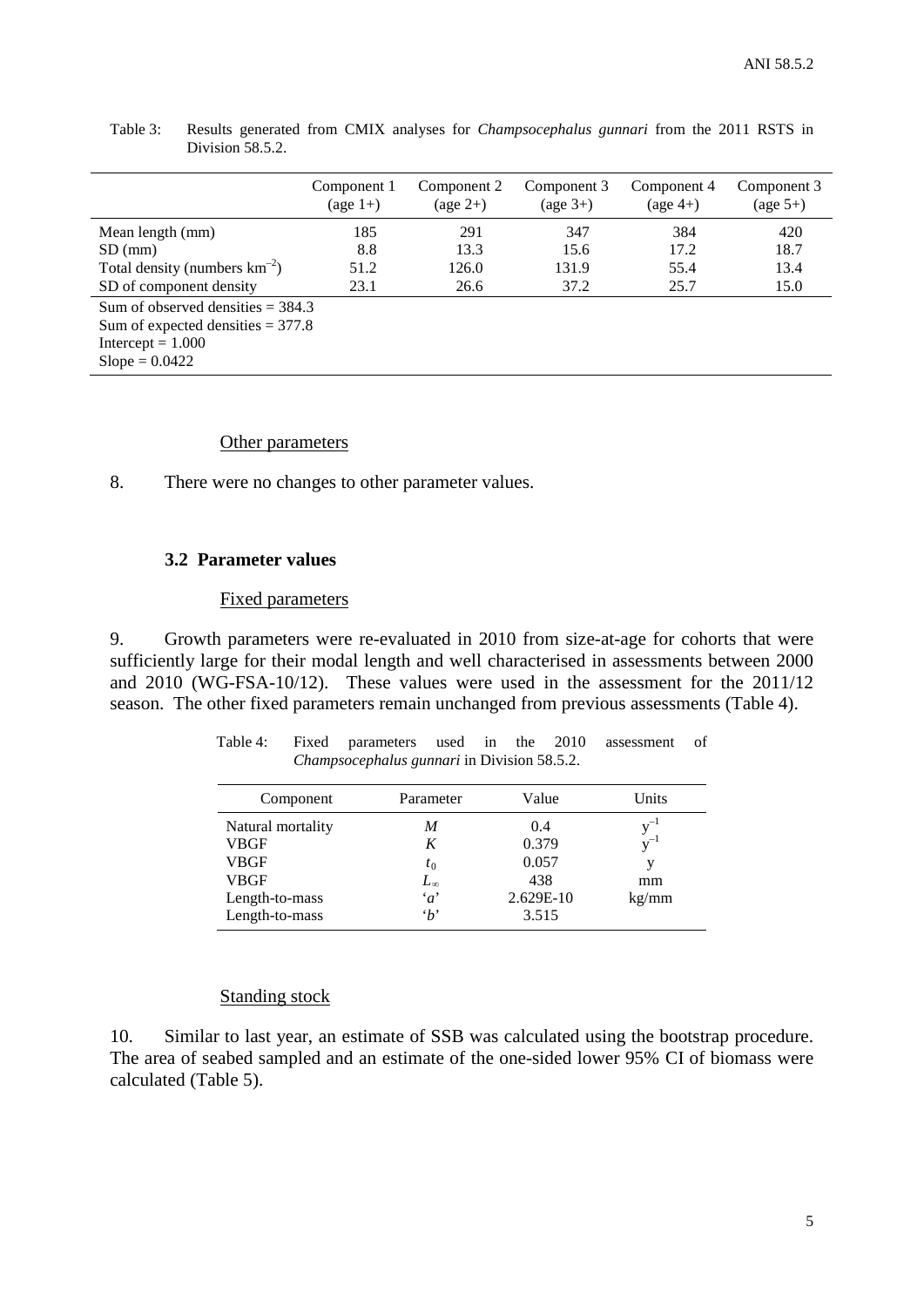| <b>Stratum</b> | Estimate | <b>SE</b> | Lower CI | Upper CI | One-sided<br>lower 95% CI |
|----------------|----------|-----------|----------|----------|---------------------------|
| Gunnari Ridge  | 169.3    | 44.7      | 93.8     | 263.1    | 103.3                     |
| Plateau SE     | 659.1    | 146.0     | 396.7    | 955.8    | 433.6                     |
| Plateau W      | 595.6    | 228.2     | 206.9    | 1045.4   | 258.4                     |
| Pooled         | 1424.0   | 295.8     | 901.7    | 2044.1   | 973.5                     |

Table 5: Seabed areas within three geographic strata used to bootstrap estimates of biomass. Nominal date of survey = 20 April 2011.

#### Removals

11. No *C. gunnari* were caught following the survey (14 April to 4 May 2011).

#### Initial age structure

12. The proportion of density-at-age was derived from the CMIX program for ages 1+ to 5+ as described above (Table 6).

Table 6: Calculation of the proportion of biomass-at-age derived from the survey length-density distribution.

| Age class | Mean length<br>(mm) | Density $(n \text{ km}^{-2})$ | Mean weight<br>(kg) | Proportion of<br>biomass $(\%)$ |
|-----------|---------------------|-------------------------------|---------------------|---------------------------------|
| l+        | 185.0               | 51.2                          | 0.024               | 1.8                             |
| $2+$      | 291.5               | 126.0                         | 0.121               | 22.0                            |
| $3+$      | 346.6               | 131.9                         | 0.222               | 42.2                            |
| $4+$      | 384.5               | 55.4                          | 0.320               | 25.6                            |
| $5+$      | 420.0               | 13.4                          | 0.437               | 8.5                             |

#### Selectivity

13. A linear selectivity vector was used for *C. gunnari*, starting at 2.5 years and fully selected at age 3.

#### **Recruitment**

14. The short-term projection of *C. gunnari* does not include recruitment data.

#### Proportion of biomass-at-age

15. An estimate of the proportion of biomass-at-age was calculated and presented in Table 6. This shows that no single age class is dominant in the population, with the majority of the biomass made up by the  $1+$  to  $3+$  cohorts.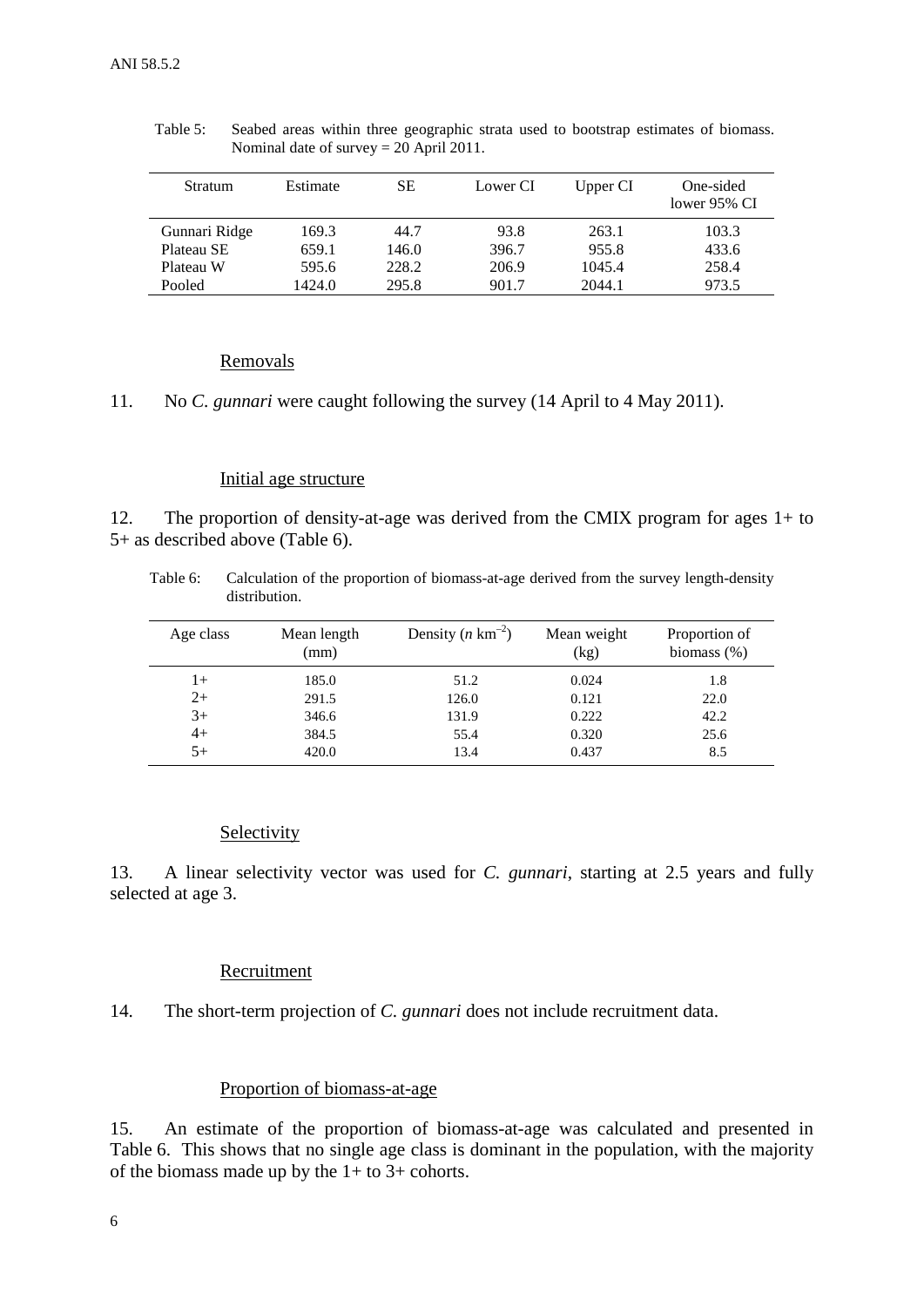### <span id="page-8-0"></span>**4. Stock assessment**

#### **4.1 Model structure and assumptions**

16. The GYM, used routinely for the assessment of long-term yield of other species in the CAMLR Convention Area, configured to perform the short-term projection, was used.

### Model configuration

Table 7: GYM model configuration for the assessment of *Champsocephalus gunnari* in Division 58.5.2.

| Category                     | Parameter                                                                                                                                                                                                 | Values                                                                                                                           |
|------------------------------|-----------------------------------------------------------------------------------------------------------------------------------------------------------------------------------------------------------|----------------------------------------------------------------------------------------------------------------------------------|
| Age structure                | Plus class accumulation<br>Oldest age in initial structure                                                                                                                                                | 10 years<br>11 years                                                                                                             |
| Initial population structure | Age class density                                                                                                                                                                                         | See Table 2                                                                                                                      |
| Weight-at-age                | Weight-length parameter $-A$ (kg)<br>Weight-length parameter $-B$                                                                                                                                         | $2.6 \times 10^{-10}$ kg<br>3.515                                                                                                |
| Maturity                     | $L_{m50}$ (set so that the status of the<br>whole stock is being monitored)<br>Range: 0 to full maturity                                                                                                  | $0 \text{ mm}^*$<br>$0 \text{ mm}$                                                                                               |
| Spawning season              | Set so that status of the stock is<br>determined at the end of each year                                                                                                                                  | 30 Nov-30 Nov                                                                                                                    |
| Fishery information          | Upper bound to annual $F$<br>Tolerance to finding $F$<br>Tolerance for resolving catches                                                                                                                  | 5<br>1E-08<br>0.01                                                                                                               |
| Future projection            | Age first selected<br>Age fully selected<br>Relative fishing effort<br>Selectivity varied from last<br>Age first selected<br>Age fully selected<br>Relative fishing effort<br>Catch after survey          | 2.5<br>3.0<br>Date: 1 Dec, Effort: 1<br>Yes<br>2.5<br>3.0<br>Date: 1 Dec, Effort: 0<br>Date: 15 Apr, Effort: 0<br>$0 \text{ kg}$ |
| Simulation specifications    | Number of runs in simulation                                                                                                                                                                              | 1                                                                                                                                |
| Individual trial             | Years to remove initial age structure                                                                                                                                                                     | $0**$                                                                                                                            |
| Specifications               | Year prior to projection<br>Reference start date in year<br>Increments in year<br>Years to project stock in simulation<br>Reasonable upper bound for annual $F$<br>Tolerance for finding $F$ in each year | 2010***<br>1 Dec<br>365<br>2<br>5.0<br>0.000001                                                                                  |

\* Maturity is not used in the short-term projection. It is set to 0 to allow the GYM to monitor the whole population.

\*\* Set to 0 since no icefish were captured after the survey, else set to 1.

\*\*\* GYM requires first year of 2010/11 split-year.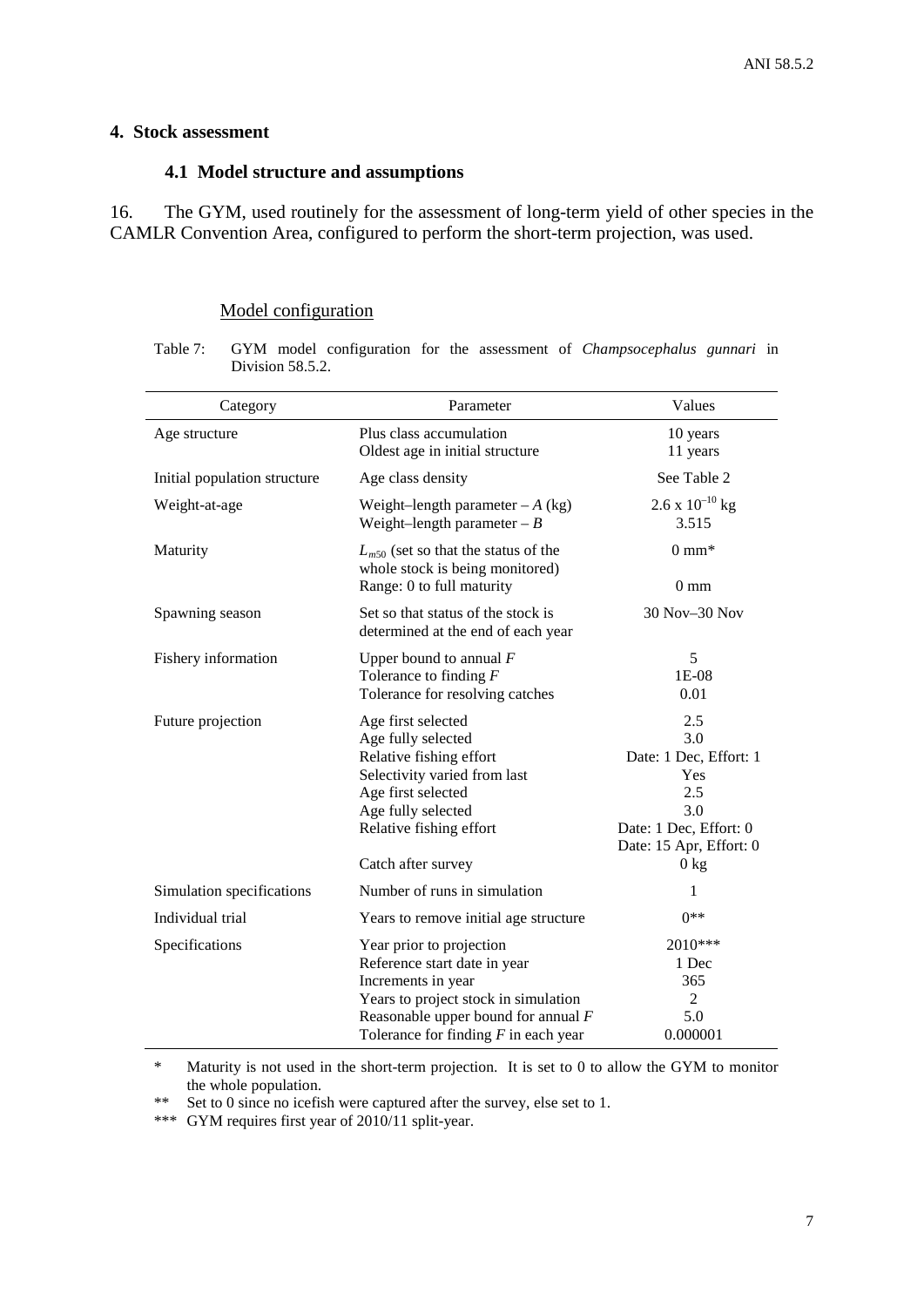### Decision rules

17. To assess a catch level such that fishing should not, without any substantial risk, specified in this instance as no more than 5% probability:

reduce the spawning stock biomass to below 75% of the level that would occur in the absence of fishing within the two years following an abundance biomass estimate provided by a survey.

18. To achieve this, the one-sided lower 95% confidence bound of the biomass estimate for  $1+$ ,  $2+$  and  $3+$  age classes (66% of total estimated biomass or 482 tonnes) is used as the starting point for the projection, reflect the expectation that the 4+ and 5+ age class will be lost later in 2011.

### **4.2 Model results**

19. A single deterministic short-term projection of yield in 2011/12 (year 1) was calculated for the Heard Plateau and Gunnari Ridge. Yield estimates derived from the shortterm projections for the 2010/11 season are:

| Target fishing mortality | Yield (tonnes) |         |  |  |
|--------------------------|----------------|---------|--|--|
| rate $(yr^{-1})$         | 2011/12        | 2012/13 |  |  |
| 0.144                    | 101            | 82      |  |  |

#### **4.3 Sensitivity analyses**

20. No specific sensitivity analyses were undertaken at the meeting.

#### **4.4 Discussion of model results**

21. The projection of fish of  $1+ -3+$  age classes from 2010/11 gives a projected yield of 101 tonnes in the 2011/12 season and 82 tonnes in the 2012/13 season. Yield estimates are likely to alter after 2011/12 following the survey planned in 2012, as small juveniles may begin to be more fully recruited to the survey gear.

#### **4.5 Future research requirements**

22. The Working Group recommended considerations whether the parameter estimates from the revised growth model were tracking population change in response to the environment or were due to changes in the way the CMIX method identified cohorts.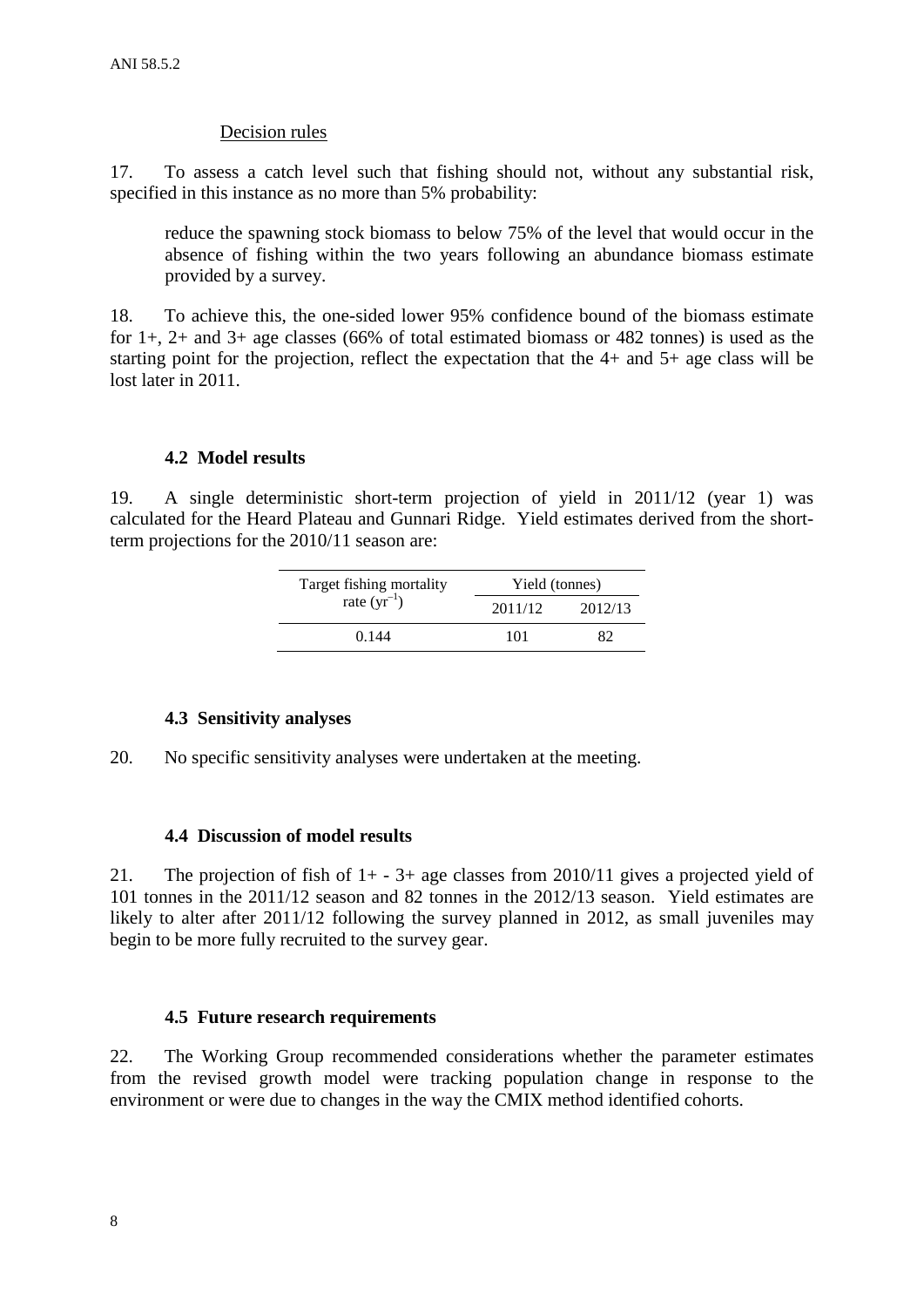### <span id="page-10-0"></span>**5. By-catch of fish and invertebrates**

### **5.1 By-catch removals**

23. The total reported by-catch (tonnes) of fish taken in the trawl fishery for *C. gunnari* in recent years is indicated in Table 8 from fine-scale C2 data.

Table 8: Total reported by-catch (tonnes) for four species between 1995/96 and 2009/10 in the *Champsocephalus gunnari* trawl fishery. Limits apply to all fisheries in Division 58.5.2. LIC – *Channichthys rhinoceratus*; NOS – *Lepidonotothen squamifrons;* GRV – *Macrourus* spp.; SRX – rajids. (Source: fine-scale data)

| Fishing<br>season | <b>LIC</b>     | Limit | <b>NOS</b>     | Limit | <b>GRV</b>     | Limit | <b>SRX</b> | Limit | Other          | Limit  |
|-------------------|----------------|-------|----------------|-------|----------------|-------|------------|-------|----------------|--------|
|                   |                |       |                |       | $\Omega$       |       |            |       |                |        |
| 1995/96           | $\theta$       |       | 0              |       |                |       | $\theta$   |       | $\theta$       | $5\%*$ |
| 1996/97           | 2              |       | 0              |       | $\theta$       |       |            |       | 2              | $50**$ |
| 1997/98           | $\overline{c}$ | 80    | 3              | 325   | $\theta$       |       | 0          | 120   | 2              | 50     |
| 1998/99           |                | 150   | 0              | 80    | $\overline{0}$ |       | 0          |       | $\overline{0}$ | 50     |
| 1999/00           | $\overline{c}$ | 150   | 0              | 80    | $\theta$       |       | 0          |       |                | 50     |
| 2000/01           |                | 150   | 0              | 80    | $\theta$       | 50    | $\theta$   | 50    | $\theta$       | 50     |
| 2001/02           | 3              | 150   | 0              | 80    | $\theta$       | 50    |            | 50    | $\theta$       | 50     |
| 2002/03           | 21             | 150   | $\theta$       | 80    | $\theta$       | 465   | 20         | 120   | 5              | 50     |
| 2003/04           | 6              | 150   | $\theta$       | 80    |                | 360   | 3          | 120   | $\bf{l}$       | 50     |
| 2004/05           | 34             | 150   | $\overline{0}$ | 80    | $\theta$       | 360   | 5          | 120   | 3              | 50     |
| 2005/06           | 29             | 150   | $\theta$       | 80    | $\theta$       | 360   | 7          | 120   | 2              | 50     |
| 2006/07           | 3              | 150   | $\theta$       | 80    | $\theta$       | 360   | $\theta$   | 120   | $\theta$       | 50     |
| 2007/08           | 8              | 150   | $\theta$       | 80    | $\Omega$       | 360   | 2          | 120   | 7              | 50     |
| 2008/09           | 7              | 150   |                | 80    | $\theta$       | 360   | 7          | 120   | 8              | 50     |
| 2009/10           | 52             | 150   | 0              | 80    | 1              | 360   | 12         | 120   | 6              | 50     |
| 2010/11           | 1              | 150   |                | 80    | $\theta$       | 360   | $\theta$   | 120   |                | 50     |

5% move-on rule if individual haul exceeds 5%, limit not specified.

\*\* Move-on rule if catch of any by-catch species exceeds 5% of target species.

#### **5.2 Assessments of impact on affected populations**

24. Insufficient information was available to update assessments.

25. No stock assessments of individual by-catch species were undertaken in 2011. By catch limits of *Channichthys rhinoceratus* and *Lepidonotothen squamifrons* are based on assessments carried out in 1998 (SC-CAMLR-XVII, Annex 5, paragraphs 4.204 to 4.206) and by-catch limits of the grenadier *Macrourus carinatus* are based on assessments carried out in 2002 and 2003 (SC CAMLR-XXII, Annex 5, paragraphs 5.244 to 5.249).

## **5.3 Mitigation measures**

26. CM 33-02 currently applies to this fishery. Move-on rules are included in the annual conservation measures established for this fishery (e.g. CM 42-02).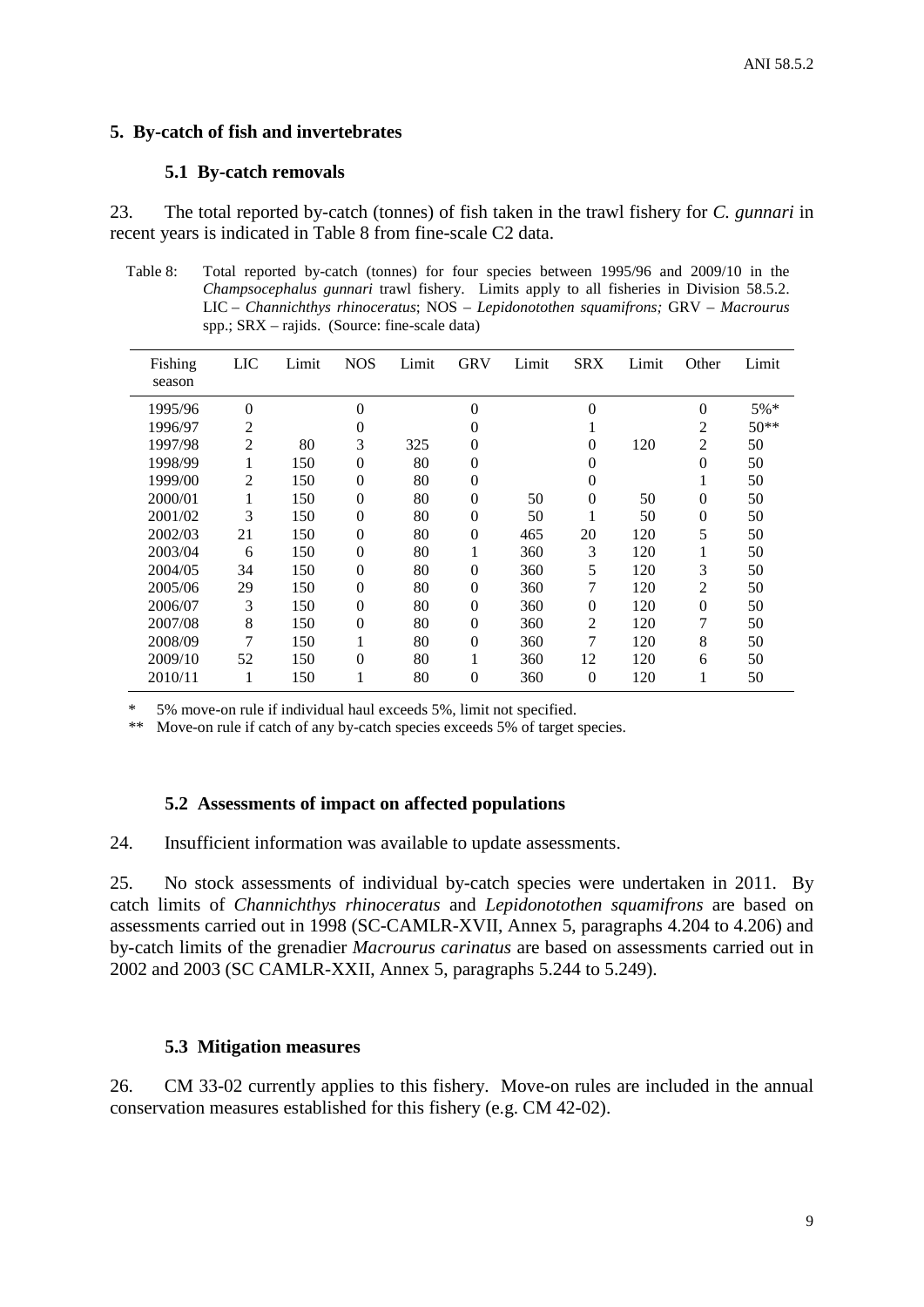### <span id="page-11-0"></span>**6. By-catch of birds and mammals**

27. Seabird by-catch in the fishery targeting *C. gunnari* in Division 58.5.2 remains low with no observed seabird mortality for the 2010/11 season (Table 9).

| Trawls<br>observed | <b>DAC</b> | <b>DIM</b>     | <b>PRO</b>     | Other |
|--------------------|------------|----------------|----------------|-------|
| 1309               |            | $\mathfrak{D}$ | $\mathfrak{D}$ | 2     |
| 1215               |            |                |                |       |
| 1301               |            | 5              | 3              |       |
| 1086               |            |                |                |       |
| 936                |            |                |                | 2     |
| 700                |            |                |                |       |
| 39                 |            |                |                |       |
| 138                | 1          |                |                |       |
| 329                |            |                |                |       |
|                    |            |                |                |       |

Table 9: Number of seabirds killed in the trawl fishery in Subarea 48.3. DAC – *Daption capense*; DIM – *Thalassarche melanophrys*; PRO – *Procellaria aequinoctialis.*

28. No incidents of marine mammal by catch have been observed while fishing for *C. gunnari* since 2005/06.

29. In 2011, as in previous years, WG-IMAF assessed the level of risk of incidental mortality of seabirds in Division 58.5.2 as category 4 (average-to-high) (SC-CAMLR-XXX, Annex 8).

#### **6.1 Mitigation measures**

30. The provisions of CM 25-03 apply to this fishery.

### **7. Ecosystem implications/effects**

31. Bottom trawl and midwater trawl gear is used to target both *C. gunnari* and *Dissostichus eleginoides* in Division 58.5.2. The potential impacts of fishing gear on benthic communities are limited by the small size and number of commercial trawl grounds, a strategy of fishing trawling gear lightly, and the protection of large areas sensitive to the effects of bottom trawling (SC CAMLR-XXIII, Annex 5, paragraph 5.211).

32. Research is currently being undertaken by Australia to develop ecosystem models for the Heard Island Plateau, including *C. gunnari* and their main predators, which will subsequently be used to inform management strategy evaluations on the *C. gunnari* fishery (SC-CAMLR-XXVI/BG/6, paragraph 21).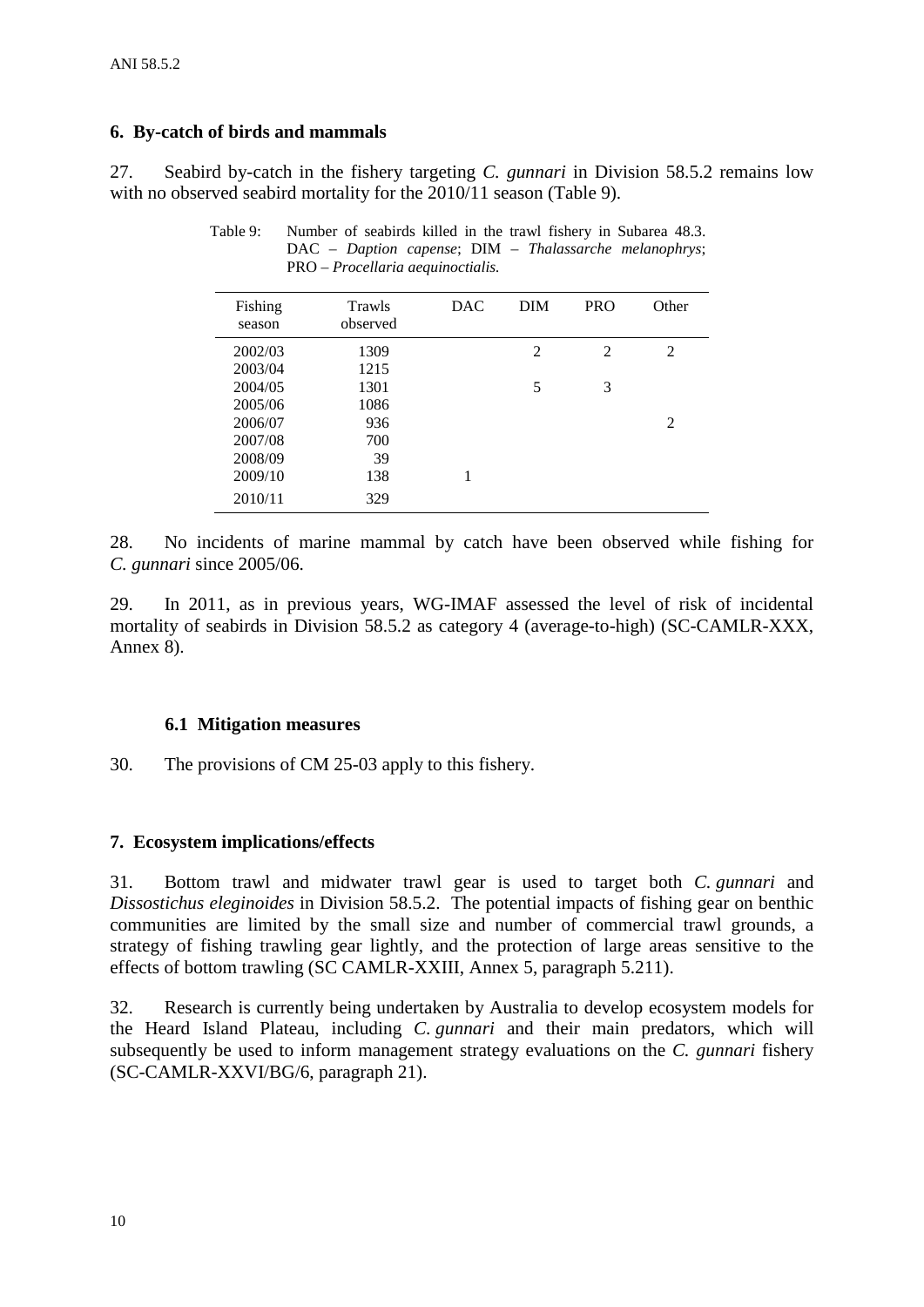### <span id="page-12-0"></span>**8. Harvest controls and management advice**

### **8.1 Conservation measures**

33. The Working Group noted a proposal by Australia to introduce a limit reference point in the *Champsocephalus gunnari* fishery in Division 58.5.2. The Working Group recalled that the population on the plateau around Heard Island and McDonald Islands had historically undergone large periodic fluctuations in stock size, and hence the catch limit recommended using the decision rules also fluctuated widely. The Working Group noted that a strict application of the decisions rules could result in a commercial catch limit even at relatively low levels of stock biomass. The Working Group agreed that the limit reference point for such stocks may be recommended in the interim of more formal assessment of the likelihood that the decision rules will achieve CCAMLRs' objectives.

34. The Working Group agreed that where the stock assessment of *C. gunnari* in Division 58.5.2 indicated a stock biomass of less than 1 000 tonnes or the decisions rules indicated a catch limit of less than 100 tonnes, a commercial catch limit would not be set. Instead a 30 tonne combined research and by-catch limit would apply, which would allow the annual trawl survey to continue to monitor the stock, and accommodate by-catch of icefish that may occur in the *D. eleginoides* trawl fishery in this division. The Working Group recommended that the conservation measures applying to the fisheries in Division 58.5.2 be modified accordingly.

35. The Working Group noted that the rationale for limit reference points would be strengthened by a more detailed evaluation of the performance of the CCAMLR decision rules, as recommended by the Workshop on Approaches to Managing Icefish, taking into account stock specific biology and ecosystem role. The Working Group encouraged Members to conduct such evaluations, and that limit reference points should be revised accordingly.

36. As the assessment for catch in 2011/12 indicates a lower one-sided 95% of biomass less than 1 000 tonnes, it was recommended that the limit reference point be applied, and a 30 tonne research and by-catch limit be applied pending the results of a planned survey in 2012.

37. The limits on the fishery for *C. gunnari* in Division 58.5.2 are defined in CM 42 02. The limits in force and the Working Group's advice to the Scientific Committee for the forthcoming season are summarised in Table 10.